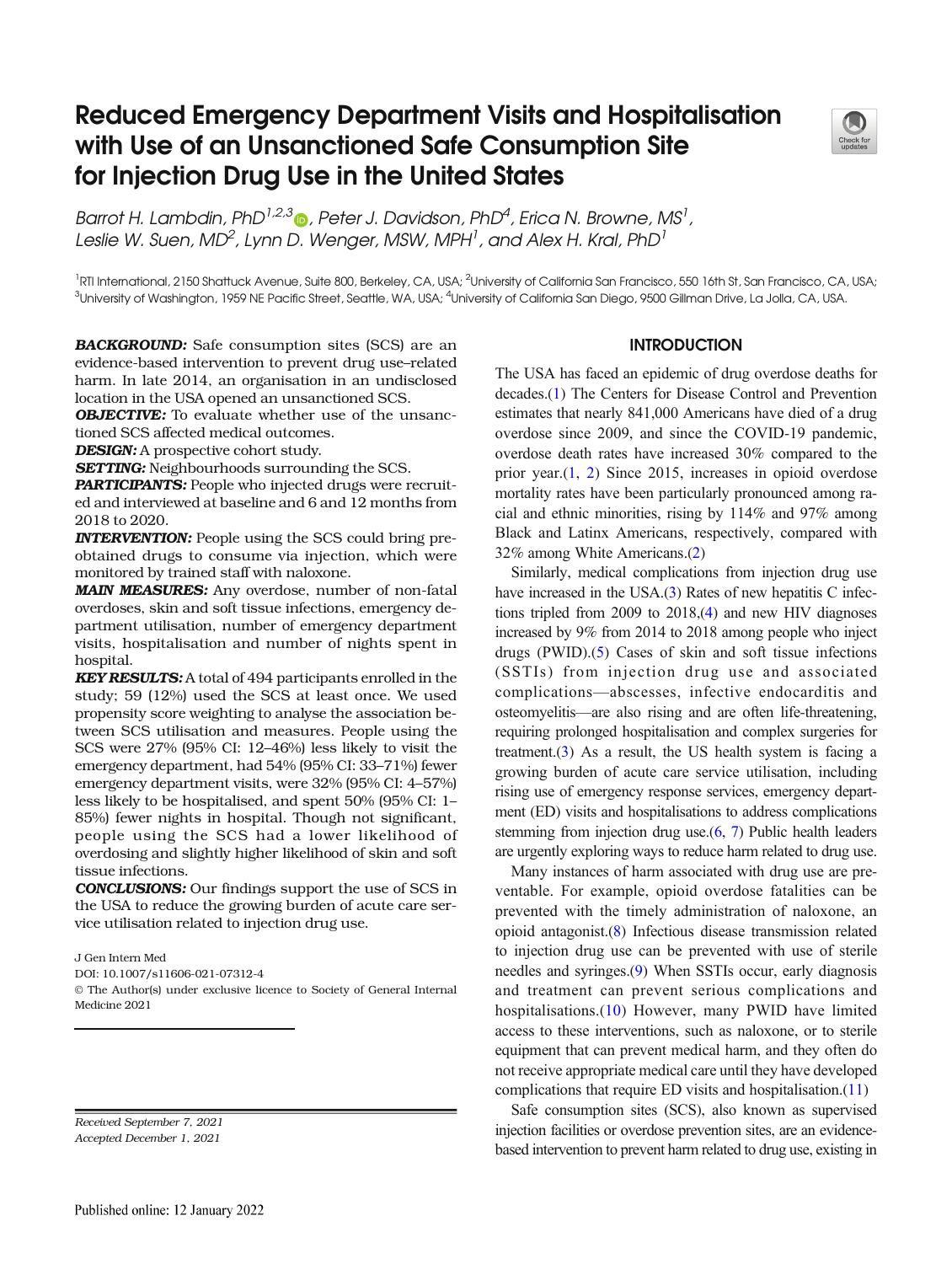13 countries worldwide.[\(12\)](#page-6-0) SCS offer sterile drug use equipment and a space for people to use pre-obtained drugs under the supervision of trained staff. These staff are available to counsel PWID, administer naloxone to reverse overdoses, and refer people to primary care or substance use treatment as needed.([12](#page-6-0)) Over the past 30 years, research has shown that SCS reduce overdose mortality, prevent the spread of infectious diseases, and facilitate access to substance use treatment.[\(12](#page-6-0))

However, many US legislators have been hesitant to rely on international evidence to support SCS implementation. On November 30, 2021, New York City opened the first sanctioned SCS, and Rhode Island other recently became the first US state to allow SCS [https://www.nytimes.com/2021/11/30/nyregion/](https://www.nytimes.com/2021/11/30/nyregion/supervised-injection-sites-nyc.html) [supervised-injection-sites-nyc.html;](https://www.nytimes.com/2021/11/30/nyregion/supervised-injection-sites-nyc.html) [https://www.wsj.com/arti](https://www.wsj.com/articles/rhode-island-set-to-be-first-state-to-pilot-safe-injection-sites-for-drug-users-11635067801)[cles/rhode-island-set-to-be-first-state-to-pilot-safe-injection](https://www.wsj.com/articles/rhode-island-set-to-be-first-state-to-pilot-safe-injection-sites-for-drug-users-11635067801)[sites-for-drug-users-11635067801.](https://www.wsj.com/articles/rhode-island-set-to-be-first-state-to-pilot-safe-injection-sites-for-drug-users-11635067801) While several states are pur-suing legislation to authorise implementation of SCS,[\(11,](#page-6-0) [13\)](#page-6-0) the pace of such efforts has been slow, in part because of a lack of US-based evidence for their effectiveness. In late 2014, an organisation in an undisclosed US urban area opened an unsanctioned SCS to address the rising medical harm from drug use in the surrounding community.[\(14\)](#page-6-0) Using longitudinal survey data gathered from 2018 to 2020, this study evaluated the effects of SCS use on medical outcomes, including fatal and non-fatal overdose, SSTIs, ED visits and hospitalisation.

# **METHODS**

# SCS Intervention

A description of the unsanctioned SCS has been published previously.[\(14](#page-6-0), [15\)](#page-6-0) Briefly, one unsanctioned supervised consumption site opened in September 2014, offering access by invitation only. Staff invited an initial group of people to use the SCS with the understanding that they would not disclose the site's existence to any other individuals. The number of individuals with invitations was capped at approximately 60 people due to their interest in reducing the risk of disclosure and the limited number of injection stations. If an individual stopped using the SCS, individuals who continued to use the SCS recommended new people to be invited.([14](#page-6-0), [15](#page-6-0))

The SCS included six stainless steel tables (i.e. stations), operating 6–8 h per day for 5 days a week. At given time, approximately 50 people had invitations to the site, which were purposely limited to avoid drawing attention to the site among people in the neighbourhood and law enforcement. People who had been invited could bring pre-obtained drugs including opioids and/or stimulants to the SCS to consume via injection. All drug injection events were monitored by trained staff and conducted with provided sterile equipment at stations disinfected before each use. Syringes were used only once, after which they were discarded in on-site biohazardous waste containers. Staff were trained to attend to overdoses; naloxone, a pulse oximeter and supplemental oxygen were located on-site to help staff reverse opioid-involved overdoses. Although formal linkages

with health and social service agencies were not feasible, given that the site was unsanctioned, staff provided referrals to those agencies as needed. Staff also reminded PWID about health appointments, encouraged them to seek care when needed, and in some cases accompanied them to health care visits. SCS staff were community health workers with lived experience of substance use who were trained to identify and respond to overdoses.

## Data Sources

We conducted a prospective cohort study of people who inject drugs to understand the impact of the unsanctioned SCS among those who used the SCS as compared to those who did not use the SCS. In the neighbourhoods surrounding the unsanctioned SCS, we recruited PWID ( $N = 493$ ) from 2018 to 2019 using targeted sampling methods. $(16-18)$  $(16-18)$  $(16-18)$  $(16-18)$  $(16-18)$  Targeted sampling involved using secondary data from health and social service agencies to identify the geographic and demographic distribution of PWID in the study area. Outreach workers walked through specified recruitment areas; engaged potential study participants in conversation; and briefly described the study procedures to potentially eligible participants. Individuals interested in participating will be given a card with the hours and location of the local community field site. Upon arrival at the community field site, potential study participants were taken to a private space to meet briefly with the study coordinator, who asked a series of questions evaluating age, drug use and ability to provide informed consent to determine eligibility for the study. Eligible study participants were given an appointment, either immediately or shortly thereafter, for the informed consent process.

To be included in the study, participants had to have injected illicit drugs in the past 30 days, be 18 years of age or older, and be willing and able to provide informed consent. Drug injection was verified by visual inspection for signs of recent venepuncture (i.e. track marks). If eligible, study participants completed an informed consent process. For the informed consent, potential participants met one on one in a private room with study staff to discuss the study procedures, potential risks and benefits and the procedures the study team would employ to protect their confidentiality. Study staff also described our certificate of confidentiality, certificate # CC-DA-19-006, which protected the privacy of research subjects by prohibiting disclosure of identifiable, sensitive research information outside of the study team. If participants consented to be in the study, they were asked to provide contact information to receive upcoming visit reminders and then were administered a survey. All surveys were administered by a trained interviewer who posed questions verbally and documented participants' answers in a computer-assisted personal interviewing programme (Blaise; Statistics Netherlands, The Hague, Netherlands). Participants were surveyed at baseline and 6 and 12 months after their baseline survey. Each survey included questions regarding sociodemographic characteristics, substance use and injection practices, SCS use, overdose, HIV, hepatitis C, health care utilisation, substance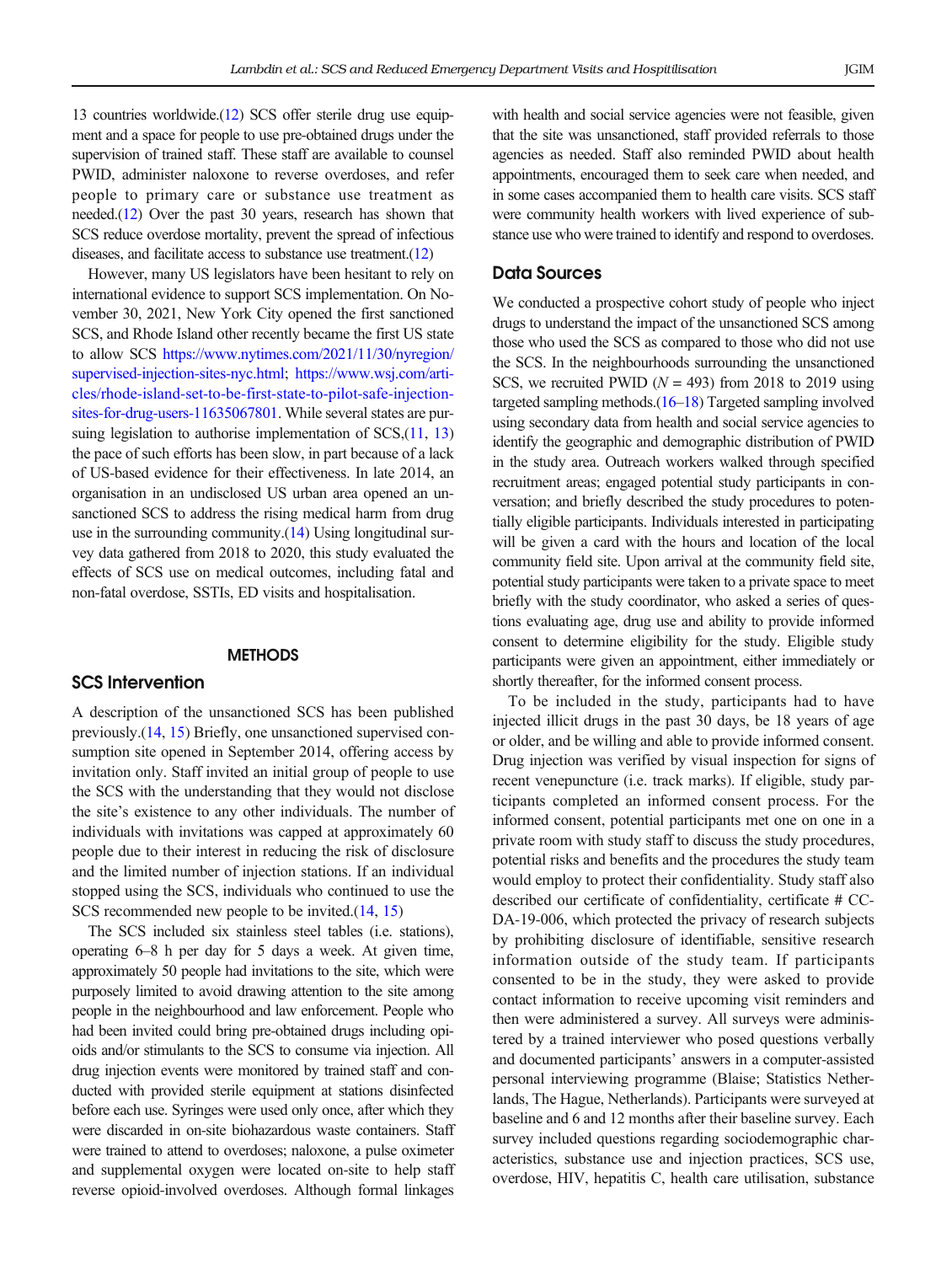use treatment and law enforcement interactions. Participants were remunerated \$20 for baseline and \$30 for follow-up surveys. To promote retention, we also scheduled monthly visits to the field site between participants' survey visits, for which they were remunerated \$10.

We received data about frequency and timing of SCS utilisation for anyone who used the site within the study time period from the unsanctioned SCS. Each time an individual used drugs at the unsanctioned SCS, staff recorded the date of use and a unique identifier based on non-identifying but easily reproducible information about the individual. Those unique identifiers were also collected from participants as part of the community-based cohort study. We matched participants' information from the cohort study to SCS utilisation data to determine if and when study participants had utilised the SCS in the 6 months prior to each survey.

For cohort study participants who were lost to follow-up during the 12-month follow-up period  $(N = 111)$ , we provided identifiers and last date seen by our study to the medical examiner's office to determine whether any of these individuals were deceased, and if so, the cause and date of death. For individuals whose identifiers matched those of a decedent, the medical examiner provided the case number, date of death, manner of death (accident, suicide, homicide, natural, undetermined) and, for all those whose manner of death was not classified as natural, a one-line cause of death. The cause was in most cases 'Acute toxicity of...' or 'Combined toxicity of...' followed by substances the medical examiner had determined to be involved in the death. If the substances listed included any type of opioid, we considered it an opioid overdose death. Types of opioids and synthetic opioids listed included fentanyl, methadone, morphine-type alkaloid and/or heroin. Natural deaths are not usually investigated by the medical examiner. For our study participants, the cause of death was not available for one decedent who was determined to have died of natural causes.

All study procedures were approved by the Institutional Review Board at the University of California San Diego. As part of this, we have agreed to take strong measures to protect the confidentiality of those involved in the study. This includes not reporting certain information that could unintentionally disclose the location of the SCS.

# **Measures**

**Outcomes.** Our outcome variables were non-fatal or fatal overdose (yes/no), number of non-fatal overdoses, SSTI (yes/no), ED utilisation (yes/no), number of ED visits, hospitalisation (yes/no) and number of nights spent in hospital. To assess these outcomes, we asked about participants' experiences over the prior 6 months, such that the three semiannual surveys covered an 18-month evaluation period. Non-fatal overdose was measured as an affirmative response to 'In the last 6 months, have you had an opioid-related overdose? By overdose we mean a time when you lost consciousness, and someone had to do something to bring you back'. Fatal overdose in the past 6 months was determined with medical examiner data. For the number of non-fatal overdoses, we asked, 'In the last 6 months, how many times have you had an opioid-related overdose?' For SSTIs, participants were asked, 'In the last 6 months, have you had an abscess or other soft tissue infection related to injection drug use?' For ED utilisation, participants were asked, 'In the last 6 months, how many times have you gone to the emergency room to access health care?' For hospitalisation, participants were asked, 'In the last 6 months, how many nights have you spent in the hospital?' ED utilisation and hospitalisation were used as both dichotomous and continuous variables.

Exposure. We determined participants' SCS exposure using SCS service utilisation data. If there was at least one record of a participant having used the SCS in the 6 months (182 days) prior to a survey, the participant was considered to have been exposed to SCS during that time period. We considered the effects of any SCS use (a binary response) as opposed to a dose-response relationship, given limitations in the number of people who used the SCS and the number of times they used it. In addition, SCS use relative to drug use during the 6 months was unknown; therefore, interpretation of a continuous or categorical number of visits was unclear. Furthermore, a binary exposure mimics an intent-to-treat effect estimate typically reported in a randomised trial.

Confounders. The following measures were hypothesised a priori to be associated with SCS use. Age at enrolment was determined by date of birth and categorised as 20–29, 30–39, 40–49, 50–59 and  $\geq 60$  years of age. Gender was based on self-report at enrolment and dichotomised as female (yes/no). Race and ethnicity were dichotomised based on whether participants identified as White non-Latinx (yes/no). Diagnosis of psychiatric illness (major depression, anxiety or bipolar disorder) was measured at enrolment and dichotomised (yes/no). Income from illegal activities in the past 6 months and housing stability in the past 6 months were measured at every visit and dichotomised (yes/no). We also assessed at every visit whether a participant had lived outdoors (in a tent, in a car or outside) in the past 30 days. Extensive data on participants' frequency and type of drug use, as well as alcohol use, in the past 30 days were collected during each survey. Injected opioid use, noninjected opioid use and daily alcohol use were dichotomised (yes/no). Participants were also asked during each survey whether they had used drugs in a bathroom of a social service agency in the past 6 months (yes/no); this variable was included to capture whether an individual is more trusting of or familiar with social service agencies. Finally, each survey assessed whether participants had ever participated in a substance use treatment programme (methadone, buprenorphine,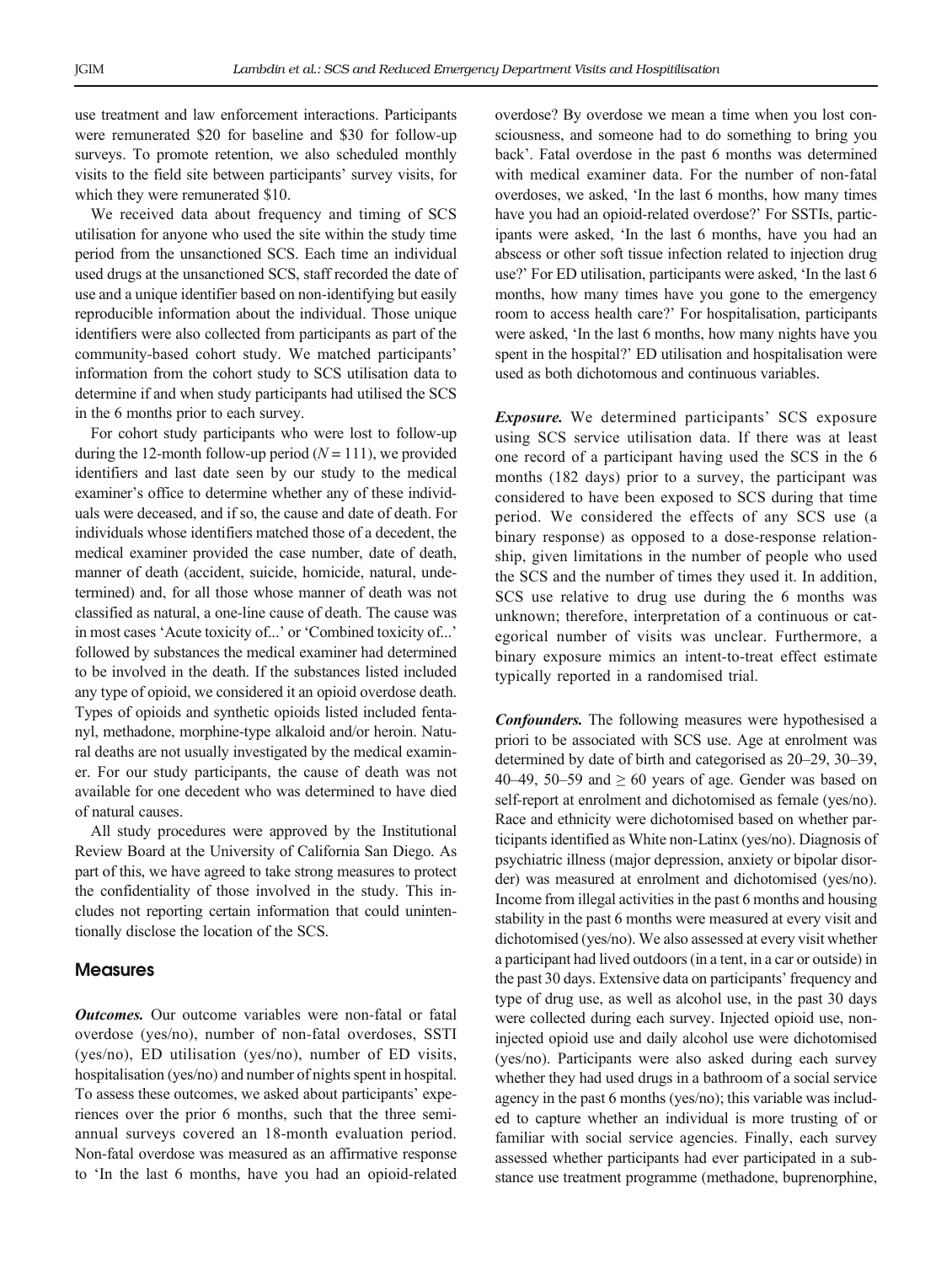or naltrexone; yes/no) and if they were currently enrolled in treatment (yes/no).

# Analytic Approach

Because a randomised controlled trial was not a feasible approach to assess the impact of an unsanctioned SCS, we employed a quasi-experimental, longitudinal design using propensity scores. Propensity score methods such as inverse probability of treatment weighting (IPTW) have been shown to be an effective strategy for removing selection bias and simulating the results of randomised controlled trials.([19](#page-6-0)) Weights based on variables hypothesised to be associated with exposure are applied so that participants who did not use the SCS have approximately similar characteristics to those who did (i.e. balancing covariates as we would expect under randomisation).

IPTW was also used to account for time-varying confounding.[\(20\)](#page-6-0) Weights were created from covariate balancing propensity scores (CBPS),[\(21](#page-6-0)) which optimise covariate balance as well as prediction of exposure. The probability of SCS use in the prior 6 months (yes/no) was estimated using a pooled logistic regression model. This approach created weights for each participant at each interview, ensuring balance across all hypothesised a priori confounding variables at every time point. Time-fixed confounders (assessed at baseline) included age category, female gender, White non-Latinx race/ethnicity and psychiatric illness diagnosis. Time-varying confounders were determined from each visit and included being unstably housed; currently living outdoors; any use of injected opioids, any use of non-injected opioids or alcohol use every day in the past month; currently enrolled or ever enrolled in a medication-assisted treatment programme; income from illegal activities; and ever having used drugs in a social service agency bathroom. Those who had used the SCS in the prior 6 months were assigned a weight of 1, and those who had not were given a weight based on their CBPS. Thus, effect estimates represent the average treatment effect on the treated.

Because the SCS is unsanctioned, we cannot report the prevalence of variables used in our study, which might indirectly disclose the location of the SCS. Instead, we provide information regarding the differences in potential confounding variables between those who did and did not use the SCS, before and after weighting.

To compare outcomes between those who did and did not use the SCS, we used Poisson models with a log link function to estimate risk ratios for binary outcomes and incident rate ratios for count outcomes. Regarding SCS exposure, we hypothesised that SCS use would be concurrently associated with our outcomes within the same 6-month timeframe. Generalised estimating equations with an unstructured correlation matrix were used to account for repeated measures over the study period. Bootstrap confidence intervals were calculated using percentiles from 1000 replicate samples (with replacement) from the observed data.([22](#page-6-0)) Our interpretation of effect estimates focuses on the point estimate and 95% confidence interval rather than statistical significance at a designated  $p$ value threshold. CBPS were estimated using the WeightIt package in R;([23](#page-6-0)) all analyses were conducted using R version 4.0.2.

# Role of the Funding Source

Arnold Ventures supported this work. Arnold Ventures had no role in the design or conduct of the study; collection, management, analysis or interpretation of the data; preparation, review or approval of the manuscript; or decision to submit the manuscript for publication.

### RESULTS

A total of 494 participants enrolled in the study; of those, 405 (82%) completed their 6-month visit and 385 (78%) completed their 12-month visit. Of the 111 participants lost to followup, 13 died, including 11 who died from an opioid-involved overdose during the study. No one died at the SCS.

Fifty-nine (12%) of the 494 participants used the SCS at least once during the three 6-month observation periods. Across each 6-month period, those who used the SCS visited a median of 18 times (IQR 6–43 visits, range 1–199 visits) (Table 1). Most people who used the SCS did so inconsistently. Although we were unable to assess how many of a participant's drug injection events occurred at the SCS during each 6-month period, we could estimate the proportion based on reported injections in the prior month. Among those who used the SCS in the month before each interview, on average

|  | Table 1 Summary of Safe Consumption Site Use in the 6 Months Prior to Each Survey |  |  |  |  |
|--|-----------------------------------------------------------------------------------|--|--|--|--|
|--|-----------------------------------------------------------------------------------|--|--|--|--|

| <b>Summary statistic</b>                                                               | <b>Study visit</b> |             |             |  |
|----------------------------------------------------------------------------------------|--------------------|-------------|-------------|--|
|                                                                                        | <b>Baseline</b>    | 6-month     | 12-month    |  |
|                                                                                        | $(N = 493)$        | $(N = 404)$ | $(N = 382)$ |  |
| Visited site at least once— $N(\%)$<br>Among those who used the site, number of visits | 50 (10%)           | 49 (12%)    | 45 (12%)    |  |
| Mean (standard deviation)                                                              | 25.9(27.4)         | 34.4(38.1)  | 29.9 (28.5) |  |
| Median (interquartile range)                                                           | $15.5(6-43)$       | $22(4-49)$  | $26(6-38)$  |  |
| Range                                                                                  | $1 - 105$          | 1–199       | $1 - 130$   |  |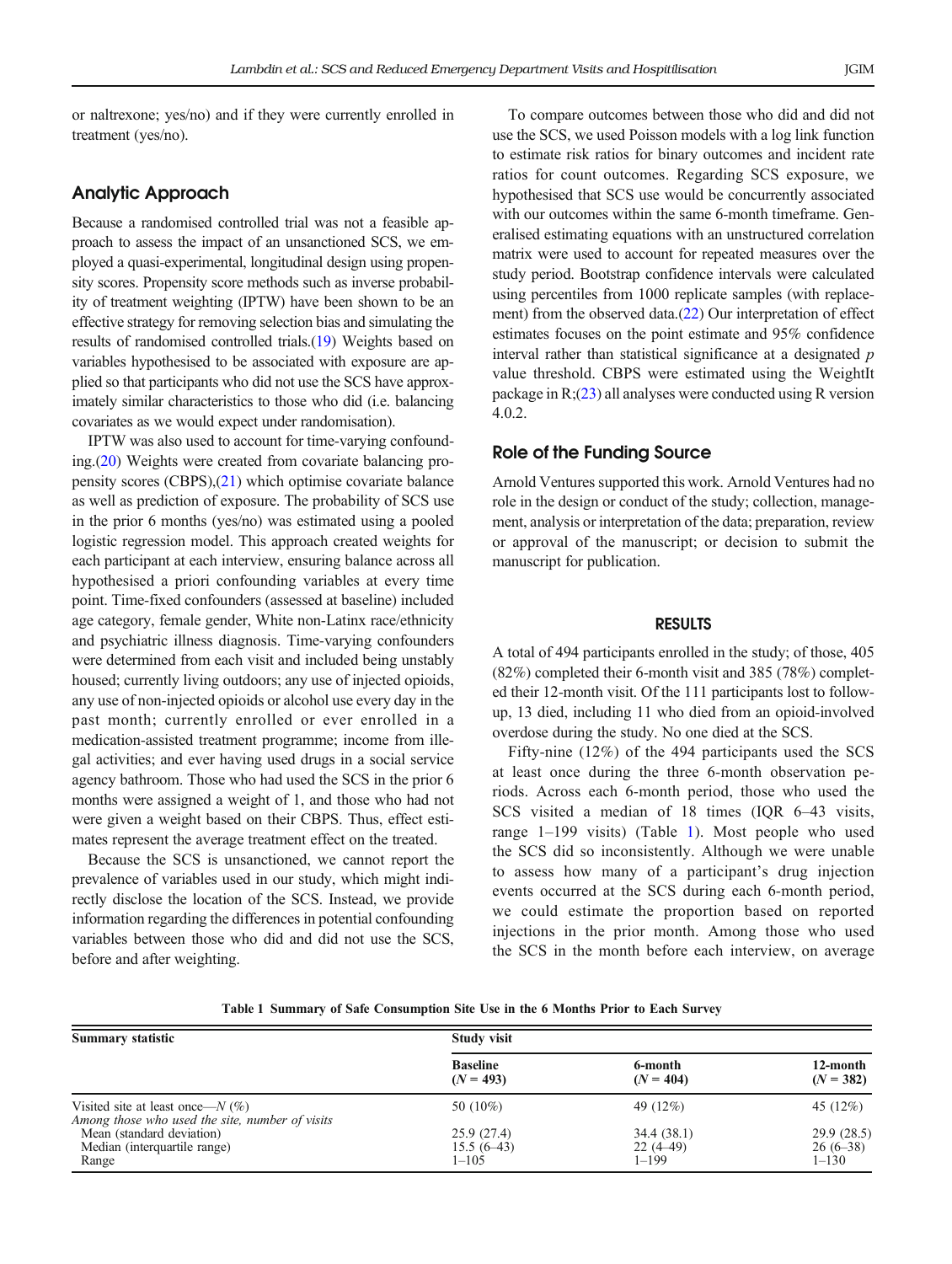| <b>Baseline characteristics</b>               | Before weighting (% difference) | After weighting (% difference) |
|-----------------------------------------------|---------------------------------|--------------------------------|
| Age at enrolment (years), category            |                                 |                                |
| $20 - 29$                                     |                                 |                                |
| $30 - 39$                                     | 18                              |                                |
| $40 - 49$                                     |                                 |                                |
| $50 - 59$                                     |                                 |                                |
| $\geq 60$                                     | $-6$                            |                                |
| Female                                        | $-10$                           |                                |
| White, non-Latinx                             | 21                              |                                |
| Unstable housing                              |                                 |                                |
| Living outdoors                               | 14                              |                                |
| Injected opioids, past 30 days                |                                 |                                |
| Non-injection use of opioids, past 30 days    |                                 |                                |
| Daily alcohol use, past 30 days               | $-6$                            |                                |
| Ever enrolled in a treatment programme        | 14                              |                                |
| Currently enrolled in a treatment programme   | $-10$                           |                                |
| Income from illegal activities                | 22                              |                                |
| Psychiatric illness diagnosis                 |                                 |                                |
| Ever used drugs in bathroom of service agency | 15                              | $-1$                           |

Table 2 Percentage Differences in Potential Confounders at Baseline and Before and After Weighting

% difference = those who used the safe consumption site in 6 months prior to enrolment − those who did not use the site in 6 months prior to enrolment. Positive values indicate greater frequency of a covariate (or category) among people using the safe consumption site compared to those not using the safe consumption site at enrolment

8% of drug injection events were at the SCS (median 4%, IQR 2–10%).

Before we applied CBPS weights, participants who used the SCS differed on hypothesised confounding variables including age, gender, race, income and medication-assisted treatment experience. After weighting, people who used the SCS and who did not use the SCS were well balanced, with  $\leq 5\%$ difference between the two groups for all included measures (Table 2).

People using the SCS had a 24% lower risk of any overdose (fatal or non-fatal) within the same 6-month period, although the estimated relative risk was not statistically significant (relative risk [RR] 0.76, 95% CI: 0.52–1.22; Table 3). Though the differences were not statistically significant, people using the SCS had a 13% lower incident rate of non-fatal overdose (incident rate ratio [IRR]: 0.87, 95% CI 0.49–1.69) and a 14% higher risk of SSTIs compared with those who were not using the SCS (RR 1.14, 95% CI: 0.82–1.41).

Health care utilisation differed by SCS use (Table [4\)](#page-5-0). Compared with participants who were not using the SCS, those who were using the SCS were 27% less likely to visit the ED (95% CI 12–46%), had 54% fewer ED visits (95% CI 33– 71%), were 32% less likely to be hospitalised (95% CI 4– 57%), and spent 50% fewer nights hospitalised (95% CI 1– 85%).

# **DISCUSSION**

We report on the first community-based, quasi-experimental cohort study evaluating the impact of an unsanctioned SCS in the USA. We found that the likelihood of visiting the ED, frequency of ED visits, likelihood of hospitalisation and number of hospitalised nights were significantly lower among people who were using the SCS than people who were not. These findings support the use of SCS to reduce the growing burden of acute care service utilisation related to injection drug use in the USA.

There are two possible explanations for these findings. First, participants who experienced opioid-involved overdoses at the SCS could be treated with naloxone and monitored onsite, preventing the need for overdose-related ED visits.[\(14\)](#page-6-0) Second, although no licensed, board-certified health professional was working on-site, staff at the SCS could have triaged participants and referred those with SSTIs to primary care before complications developed, thereby reducing the need for ED visits and hospitalisations. In any case, participants' use of the SCS may have reduced preventable medical expenses, including overdose-related ED visits, overdose-related hospitalisations and SSTI hospitalisations.([12](#page-6-0), [24](#page-6-0), [25\)](#page-6-0) If the SCS were sanctioned, we would expect more direct relationships with primary care services, perhaps offering some on-

Table 3 Estimated Associations of Safe Consumption Site Use with Overdoses and Skin and Soft Tissue Infections

| <b>Outcome</b>                                    | <b>Effect estimate</b> | <b>Bootstrap</b><br>$(95\% \text{ CI})$ |
|---------------------------------------------------|------------------------|-----------------------------------------|
| Overdose, non-fatal or fatal $\text{(any)}$ —RR   | 0.76                   | $(0.52 - 1.22)$                         |
| Overdose, non-fatal (count)— <b>IRR</b>           | 0.87                   | $(0.49 - 1.69)$                         |
| Skin and soft tissue infection $\text{(any)}$ —RR | 1.14                   | $(0.82 - 1.41)$                         |

Analysis covers the 18-month evaluation period and 1267 individual SCS visits IRR incident rate ratio, RR relative risk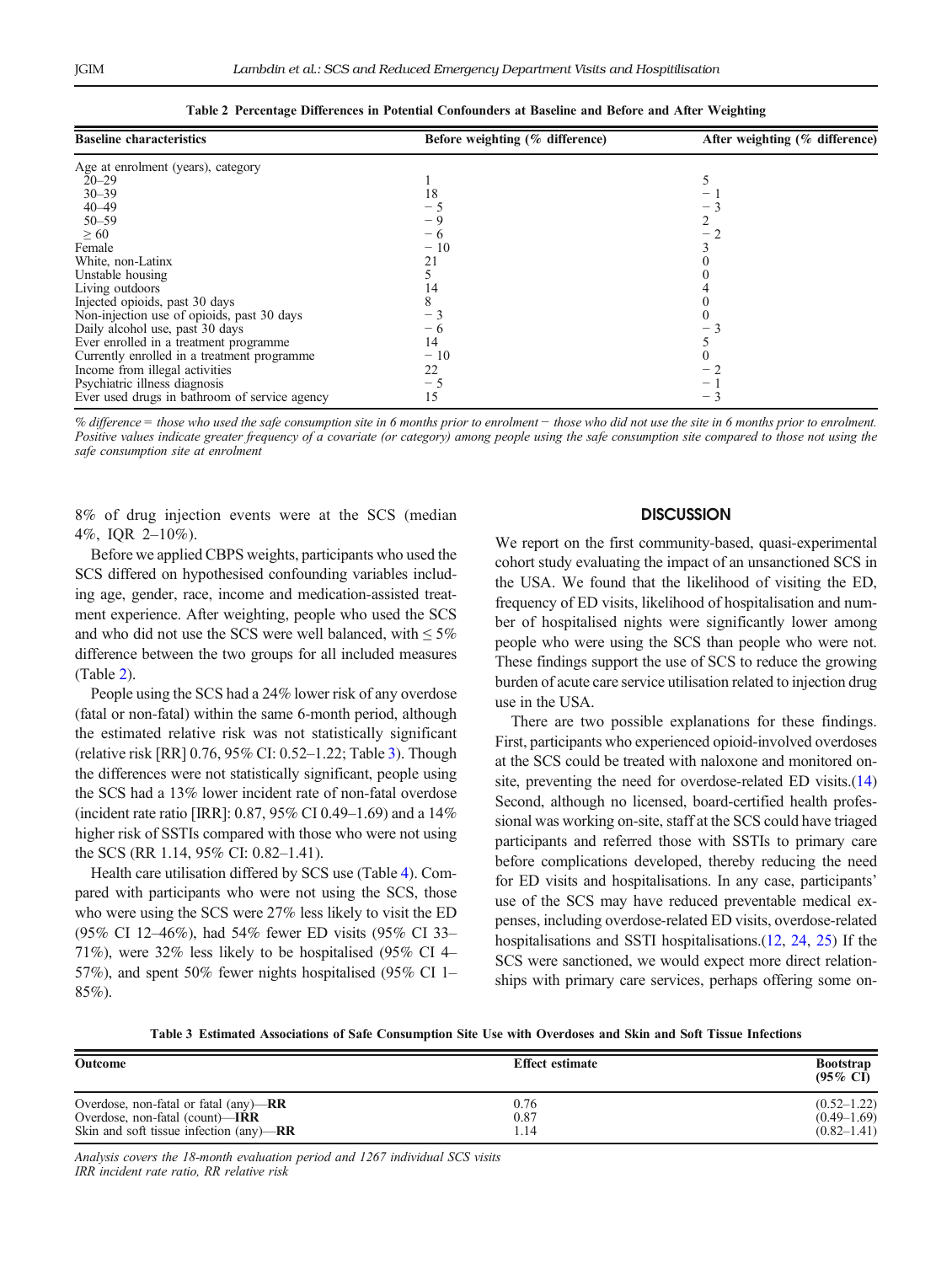|  |  |  |  |  |  | Table 4. Estimated Associations of Safe Consumption Site Use with Emergency Department Visits and Hospitalisation |
|--|--|--|--|--|--|-------------------------------------------------------------------------------------------------------------------|
|--|--|--|--|--|--|-------------------------------------------------------------------------------------------------------------------|

<span id="page-5-0"></span>

| <b>Outcome</b>                                | <b>Effect estimate</b> | <b>Bootstrap</b><br>$(95\% \text{ CI})$ |  |
|-----------------------------------------------|------------------------|-----------------------------------------|--|
| Emergency department visit $(\text{any})$ —RR | 0.73                   | $(0.54 - 0.88)$                         |  |
| Emergency department visits (count)-IRR       | 0.46                   | $(0.29 - 0.67)$                         |  |
| Hospitalisation $\text{(any)}$ —RR            | 0.68                   | $(0.43 - 0.96)$                         |  |
| Hospitalised nights (count)— <b>IRR</b>       | 0.50                   | $(0.15 - 0.99)$                         |  |

Analysis covers the 18-month evaluation period and 1267 individual SCS visits IRR incident rate ratio, RR relative risk

site medical care, as is done in many SCS globally. These findings align with results from a longitudinal, ecological study from Australia that showed a reduction in emergency service use at hospitals located near an SCS.[\(26](#page-6-0)) However, our study is the first to document reductions in ED visits and hospitalisations among people using an SCS.

Our results suggest that people using the SCS may be somewhat less likely to experience a fatal or non-fatal overdose and have fewer non-fatal overdoses, but results were not statistically significant. Findings from research in Vancouver, Canada, showed a 35% reduction in the fatal overdose death rate in the area immediately surrounding a sanctioned SIF as compared to other areas of the city. $(27)$  $(27)$  When considering these findings, it is important to keep in mind several structural factors. First, most injection events occurred outside of the SCS; even among participants who used the SCS, the proportion of on-site drug injection events was relatively low. Of the 11 participants who died from an overdose during the study, all occurred among people who had never used or were currently not using the SCS. Furthermore, all overdoses that occurred at the SCS were successfully reversed.([14](#page-6-0)) If the SCS were sanctioned, more people could have used it and a greater proportion of their injections could have taken place there, further reducing the likelihood of overdose deaths. However, increases in overdoses and overdose deaths in the USA over the past 5–10 years have been due in part to fentanyl contamination in the illicit drug supply. $(28, 29)$  $(28, 29)$  $(28, 29)$  $(28, 29)$  $(28, 29)$  Although the SCS provided a place for supervised, unrushed consumption and staff who could treat an overdose if it occurred, it could not prevent overdoses due to contaminated drugs. SCS can potentially reduce those overdose risks by offering point-of-care drug-testing capabilities that identify and quantify substances within a participant's drug.([29\)](#page-7-0)

We also found that people using the SCS had a slightly elevated risk of SSTIs, but results were not statistically significant. These findings are similar to results from two studies in Germany and Canada that did not show statistically significant SSTI changes with SCS use in a sanctioned environment.[\(30](#page-7-0), [31](#page-7-0)) However, a recent review noted that an SCS could facilitate earlier diagnosis and treatment of SSTIs because, as staff build relationships with participants, they can carry out more screenings for SSTIs, refer participants to community health clinics for treatment, and support participants through follow-up.([12](#page-6-0)) It follows that this could yield earlier and more efficient movement through the continuum of care for SSTIs, thereby preventing medical complications and the subsequent need for ED visits and hospitalisations.

Our results should be considered in light of potential limitations. First, our study was a prospective cohort study in which exposure to SCS was not randomised. Our analytic approach—weighting based on CBPS—is a robust, gold standard approach to minimise bias due to self-selection when the intervention under study cannot be randomised. However, a limitation with this approach is that other unmeasured confounders that we did not account for in our propensity score model could bias our results. Second, only 12% of study participants used the SCS, and most of those did so for a small proportion of their injections. This prevented us from having sufficient statistical power to assess a dose-response effect. However, we anticipate that our approach (i.e. considering someone as exposed to the SCS if they visited at least once in the past 6 months) would bias our results toward the null. Future studies of a sanctioned SCS with higher levels of utilisation would be able to estimate effects based on amount of utilisation. Third, we could not determine the ordering of events within each 6-month period, limiting our ability to make causal associations. Fourth, most of our study variables were self-reported and could reflect response biases attributable to recall error or social desirability. Yet we expect any resulting misclassification to be nondifferential with respect to SCS use, which would also bias our results toward the null, on average. Moreover, we did not have the resources to verify reported ED visits and hospitalisations with administrative data from hospitals, and we did not have information on whether the participant went to a public or private hospital. However, we were able to collect SCS use using administrative data from the SCS and fatal overdose events from the medical examiner.

In conclusion, we present the first community-based cohort study evaluating the impact of an unsanctioned SCS on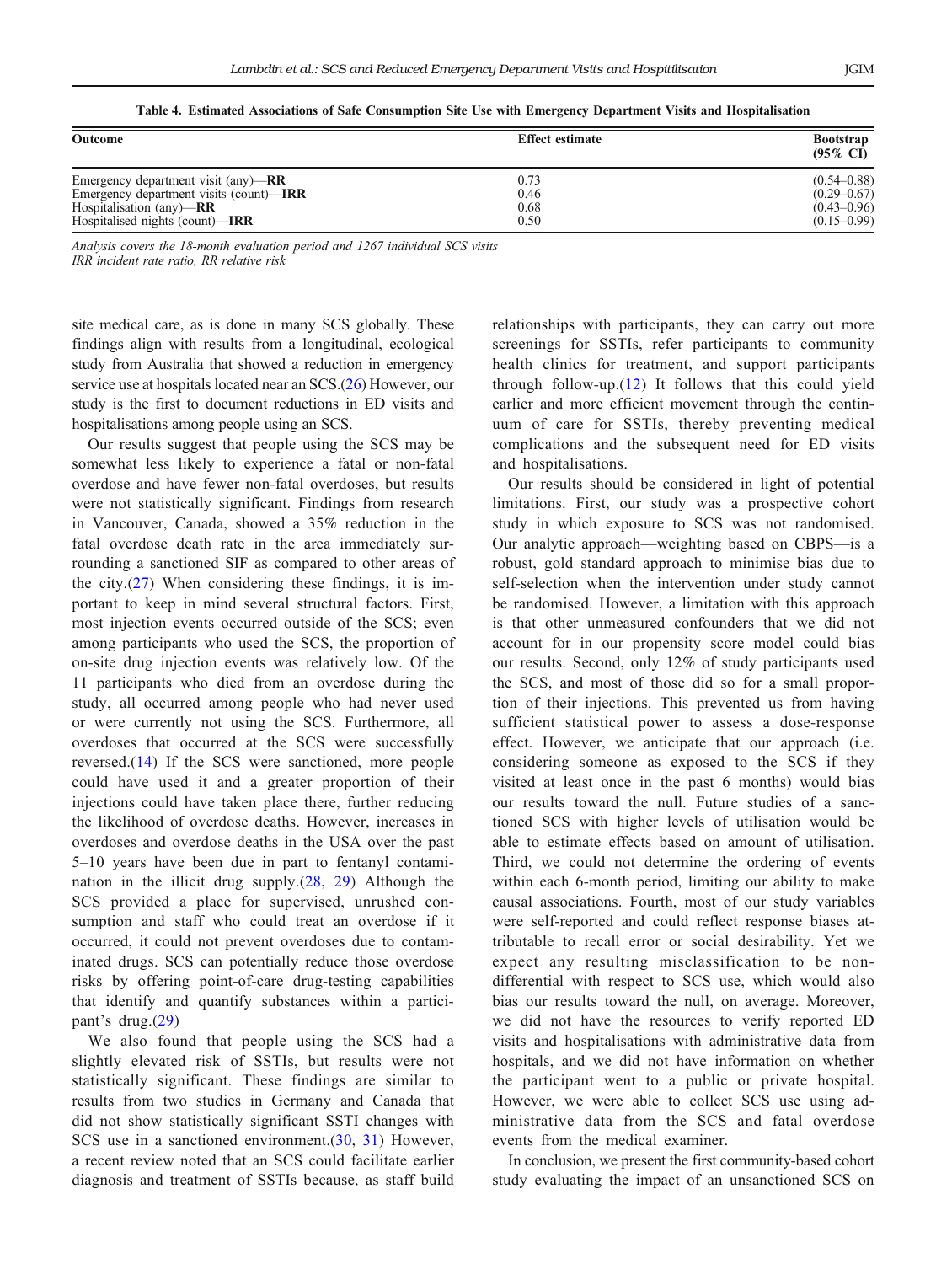<span id="page-6-0"></span>medical outcomes in the USA. People using the SCS were less likely to visit the ED, visited the ED less often, were less likely to be hospitalised, and spent fewer nights in hospital. These findings are encouraging, given the low levels of SCS use attributable to the SCS's unsanctioned nature. Our results suggest that SCS might be an important component of a comprehensive approach to address the rising levels of medical harm related to injection drug use and the resultant burden on the medical system.

Acknowledgements: This manuscript was drafted by BHL, ENB and LWS; further edited by AHK, PJD and LDW; and approved by all authors. ENB, BHL and AHK vouch for the data and analyses, and for the fidelity of this report to the data analysis plan. BHL, AHK, PJD and LDW contributed to conceptualisation, methodology development, funding acquisition and data collection. ENB contributed to data management and performed the data analysis in collaboration with BHL, AHK, PJD and LDW. All authors contributed to data interpretation and critical review of the manuscript. The authors have no conflicts of interest to declare. We would like to thank Arnold Ventures for supporting this work. Specifically, we would like to thank Julie Wiegandt and Kirby Smith for their contributions. We would like to acknowledge all of our study participants, as well as the people who staffed the unsanctioned SCS.

Corresponding Author: Barrot H. Lambdin, PhD; RTI International, 2150 Shattuck Avenue, Suite 800, Berkeley, CA 94704, USA (e-mail: blambdin@rti.org).

#### Funding Arnold Ventures

#### Declarations:

**Conflict of Interest:** The authors declare that they do not have a conflict of interest.

Data sharing: To protect the confidentiality of the SCS and its participants, we cannot make these data public at this time.

#### REFERENCES

- 1. Ahmad FB, Rossen LM, Sutton P. Provisional drug overdose death counts. National Center for Health Statistics. 2021.
- 2. Centers for Disease Control and Prevention, National Center for Health Statistics. Wide-ranging Online Data for Epidemiologic Research (WON-DER) 1999-2019. Centers for Disease Control and Prevention. Available at: [https://wonder.cdc.gov/ucd-icd10.html](http://dx.doi.org/https://wonder.cdc.gov/ucd-icd10.html). Accessed May 26, 2021.
- 3. Levitt A, Mermin J, Jones CJ, See I, Butler JC. Infectious diseases and injection drug use: public health burden and response. J Infect Dis. 1 October 2020 2020;222(Supplement 5):S213-S217. doi: [https://doi.org/](http://dx.doi.org/10.1093/infdis/jiaa432) [10.1093/infdis/jiaa432](http://dx.doi.org/10.1093/infdis/jiaa432)
- 4. Ryerson AB, Schillie S, Barker LK, Kupronis BA, Wester C. Vital signs: newly reported acute and chronic Hepatitis C Cases - United States, 2009-2018. MMWR Morb Mortal Wkly Rep. Apr 10 2020;69(14):399-404. doi:[https://doi.org/10.15585/mmwr.mm6914a2](http://dx.doi.org/10.15585/mmwr.mm6914a2)
- 5. Centers for Disease Control and Prevention. HIV in the United States: At a glance. Available at: [https://www.cdc.gov/hiv/statistics/overview/](http://dx.doi.org/https://www.cdc.gov/hiv/statistics/overview/ataglance.html) [ataglance.html.](http://dx.doi.org/https://www.cdc.gov/hiv/statistics/overview/ataglance.html) Accessed April 16, 2021.
- 6. Singh JA, Cleveland JD. National U.S. time-trends in opioid use disorder hospitalizations and associated healthcare utilization and mortality. PLoS One. 2020;15(2):e0229174. doi[:https://doi.org/10.1371/journal.pone.](http://dx.doi.org/10.1371/journal.pone.0229174) [0229174](http://dx.doi.org/10.1371/journal.pone.0229174)
- 7. Holland KM, Jones C, Vivolo-Kantor AM, et al. Trends in US emergency department visits for mental health, overdose, and violence outcomes before and during the COVID-19 pandemic. JAMA Psychiatry. Apr 1 2021;78(4):372-379. doi[:https://doi.org/10.1001/jamapsychiatry.2020.](http://dx.doi.org/10.1001/jamapsychiatry.2020.4402) [4402](http://dx.doi.org/10.1001/jamapsychiatry.2020.4402)
- 8. Walley AY, Xuan Z, Hackman HH, et al. Opioid overdose rates and implementation of overdose education and nasal naloxone distribution in

Massachusetts: interrupted time series analysis. BMJ. 2013;346:f174. doi:[https://doi.org/10.1136/bmj.f174](http://dx.doi.org/10.1136/bmj.f174)

- 9. Watters JK, Estilo MJ, Clark GL, Lorvick J. Syringe and needle exchange as HIV/AIDS prevention for injection drug users. JAMA. Jan 12 1994;271(2):115-20.
- 10. Centers for Disease Control and Prevention. Soft tissue infections among injection drug users–San Francisco, California, 1996-2000. MMWR Morb Mortal Wkly Rep 18 May 2001 2001;50(19):381-4.
- 11. Beletsky L, Davis CS, Anderson E, Burris S. The law (and politics) of safe injection facilities in the United States. Am J Public Health. Feb 2008;98(2):231-7. doi[:https://doi.org/10.2105/AJPH.2006.103747](http://dx.doi.org/10.2105/AJPH.2006.103747)
- 12. Armbrecht E, Guzauskas G, Hansen R, et al. Supervised injection facilities and other supervised consumption sites: effectiveness and value; final evidence report. 2021May 27. [https://icer.org/wp-content/uploads/](http://dx.doi.org/https://icer.org/wp-content/uploads/2020/10/ICER_SIF_Final-Evidence-Report_010821.pdf) [2020/10/ICER\\_SIF\\_Final-Evidence-Report\\_010821.pdf](http://dx.doi.org/https://icer.org/wp-content/uploads/2020/10/ICER_SIF_Final-Evidence-Report_010821.pdf)
- 13. Kennedy-Hendricks A, Bluestein J, Kral AH, Barry CL, Sherman SG. Establishing sanctioned safe consumption sites in the United States: five jurisdictions moving the policy agenda forward. Psuchiatr Serv. Apr 1 2019;70(4):294-301. doi:[https://doi.org/10.1176/appi.ps.201800398](http://dx.doi.org/10.1176/appi.ps.201800398)
- 14. Kral AH, Lambdin BH, Wenger LD, Davidson PJ. Evaluation of an unsanctioned safe consumption site in the United States. N Engl J Med. Aug 6 2020;383(6):589-590. doi:[https://doi.org/10.1056/](http://dx.doi.org/10.1056/NEJMc2015435) [NEJMc2015435](http://dx.doi.org/10.1056/NEJMc2015435)
- 15. Davidson PJ, Lambdin BH, Browne EN, Wenger LD, Kral AH. Impact of an unsanctioned safe consumption site on criminal activity, 2010-2019. Drug Alcohol Depend. Mar 1 2021;220:108521. doi:[https://doi.org/10.](http://dx.doi.org/10.1016/j.drugalcdep.2021.108521) [1016/j.drugalcdep.2021.108521](http://dx.doi.org/10.1016/j.drugalcdep.2021.108521)
- 16. Watters JK, Biernacki P. Targeted sampling: options for the study of hidden populations. Soc Probl. 1989;36(4):416-430. doi[:https://doi.org/](http://dx.doi.org/10.2307/800824) [10.2307/800824](http://dx.doi.org/10.2307/800824)
- 17. Bluthenthal RN, Watters JK. Multimethod research from targeted sampling to HIV risk environments. NIDA Res Monogr. 1995;157:212-30.
- 18. Kral AH, Malekinejad M, Vaudrey J, et al. Comparing respondent-driven sampling and targeted sampling methods of recruiting injection drug users in San Francisco. J Urban Health. Sep 2010;87(5):839-50. doi[:https://doi.org/10.1007/s11524-010-9486-9](http://dx.doi.org/10.1007/s11524-010-9486-9)
- 19. Austin PC. An introduction to propensity score methods for reducing the effects of confounding in observational studies. Multivariate Behav Res. May 2011;46(3):399-424. doi[:https://doi.org/10.1080/00273171.2011.](http://dx.doi.org/10.1080/00273171.2011.568786) [568786](http://dx.doi.org/10.1080/00273171.2011.568786)
- 20. Austin PC, Stuart EA. Moving towards best practice when using inverse probability of treatment weighting (IPTW) using the propensity score to estimate causal treatment effects in observational studies. Stat Med. 2015;34(28):3661-79. doi[:https://doi.org/10.1002/sim.6607](http://dx.doi.org/10.1002/sim.6607)
- 21. Imai K, Ratkovic M. Covariate balancing propensity score. Journal of the Royal Statistical Society, Series B (Statistical Methodology). 2014;76(1):243-46.
- 22. Effron B, Tibshirani R. Bootstrap methods for standard errors, confidence intervals and other measures of statistical accuracy. Stat Sci. 1986;1:54- 77.
- 23. Greifer N. WeightIt: weighting for covariate balance in observational studies. 2020. [https://cran.r-project.org/web/packages/WeightIt/](http://dx.doi.org/https://cran.r-project.org/web/packages/WeightIt/WeightIt.pdf) [WeightIt.pdf](http://dx.doi.org/https://cran.r-project.org/web/packages/WeightIt/WeightIt.pdf)
- 24. Capizzi J, Leahy J, Wheelock H, et al. Population-based trends in hospitalizations due to injection drug use-related serious bacterial infections, Oregon, 2008 to 2018. PLoS One. 2020;15(11):e0242165. doi[:https://doi.org/10.1371/journal.pone.0242165](http://dx.doi.org/10.1371/journal.pone.0242165)
- 25. Armbrecht E, Guzauskas G, Hansen R, et al. Supervised Injection Facilities and Other Supervised Consumption Sites: Effectiveness and Value; Final Evidence Report. Institute for Clincal and Economic Review. https://icerorg/wp-content/uploads/2020/10/ICER\_SIF\_Final-Evidence-Report\_010821pdf (Accessed May 27, 2021). 2021;
- 26. KPMG. Further evaluation of the medically supervised injecting centre during its extended trial period (2007-2011). Available at: [http://www.](http://dx.doi.org/http://www.directionsact.com/pdf/drug_news/MISC_evaluation.pdf) [directionsact.com/pdf/drug\\_news/MISC\\_evaluation.pdf.](http://dx.doi.org/http://www.directionsact.com/pdf/drug_news/MISC_evaluation.pdf) Accessed May 3, 2021.
- 27. Marshall BD, Milloy MJ, Wood E, Montaner SJ, Kerr T. Reduction in overdose mortality after the opening of North America's first medically supervised safer injecting facility: a retrospective population-based study. Lancet. Apr 2011;377:9775:1429-37. doi: [https://doi.org/10.1016/](http://dx.doi.org/10.1016/S0140-6736(10)62353-7) [S0140-6736\(10\)62353-7](http://dx.doi.org/10.1016/S0140-6736(10)62353-7)
- 28. Ciccarone D. Fentanyl in the US heroin supply: a rapidly changing risk environment. Int J Drug Policy. Aug 2017;46:107-111. doi:[https://doi.](http://dx.doi.org/10.1016/j.drugpo.2017.06.010) [org/10.1016/j.drugpo.2017.06.010](http://dx.doi.org/10.1016/j.drugpo.2017.06.010)
- 29. Ciccarone D, Unick GJ, Cohen JK, Mars SG, Rosenblum D. Nationwide increase in hospitalizations for heroin-related soft tissue infections: